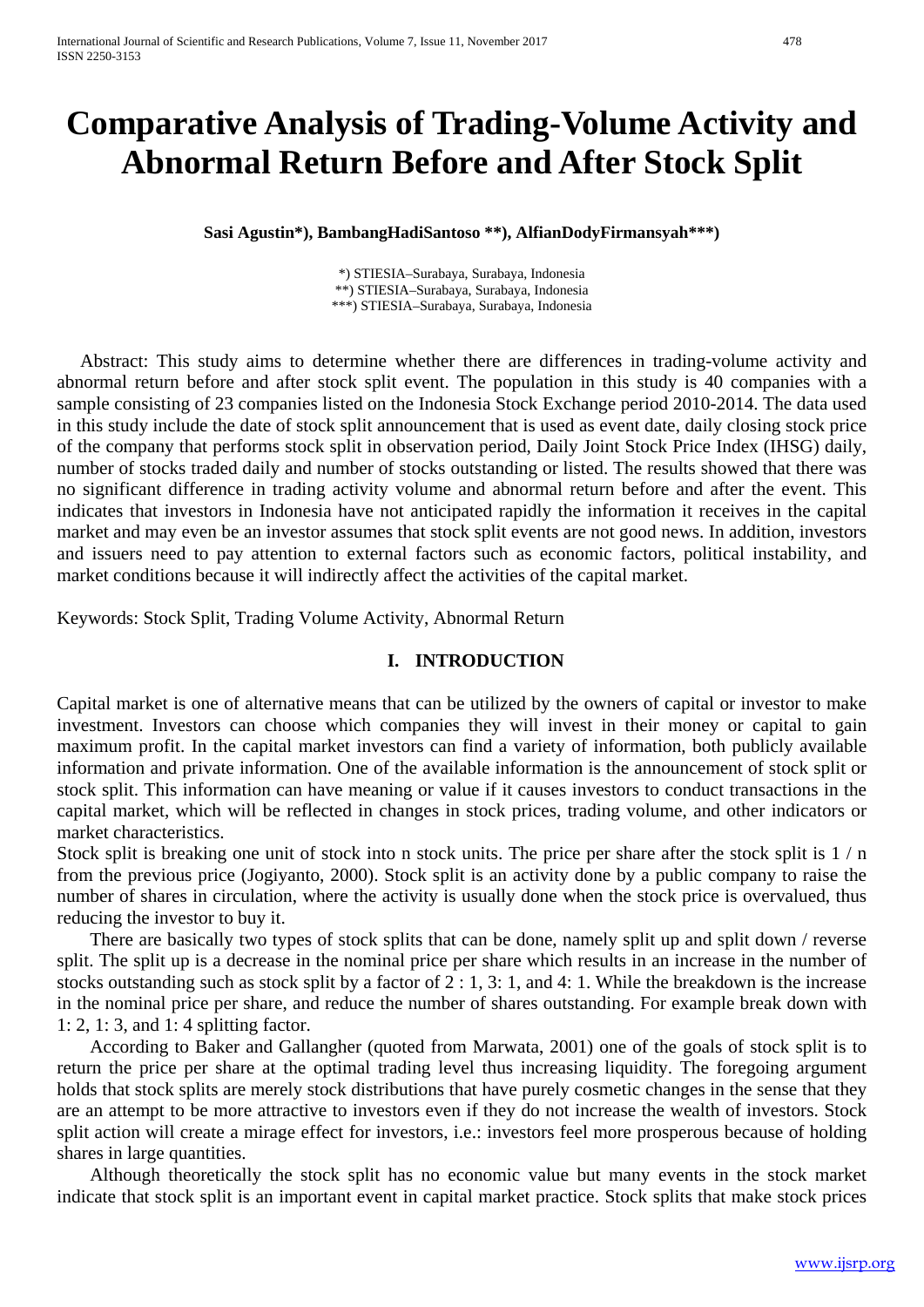The above phenomenon encourages authors to research "COMPARATIVE ANALYSIS OF TRADING-VOLUME ACTIVITY AND ABNORMAL RETURN BEFORE AND AFTER STOCK SPLIT."

## **Aims of Study**

This study has the following objectives: (1) To analyze whether there are significant trading-volume activity differences before and after stock split announcement. (2) To analyze whether there are significant abnormal differences of stock return before and after stock split announcement.

# **II. THEORETICAL BACKGROUND AND HYPOTHESIS**

### **Stock Split**

According to the investment and financial dictionary, the stock split event is done in order to break the number of shares outstanding and the stock price of a company without any addition in the equity value of the shareholder. Stock split also interpreted as an act of breaking the nominal price of the stock into smaller fractions and the number of shares becomes large. If before stock split the stock price per unit in the market Rp. 1,000, then after the stock split the unit stock price in the market becomeRp. 500,- (Darmadji and Fakhrudin, 2006:183). While these stock split events are essentially uneconomical, firms need to take action when stock prices on the market are overvalued, reducing investor interest in buying them. This is similar to McNichols and Dravid in Marwata (2001) stating that stock split is a management effort to reorganize stock prices over a certain price range. By directing the price to a certain range, it is expected that more market participants will be involved in trading.

### **Stock Split Theories**

Theoretically the motivation behind the company's stock split is described in several theories, among others, Trading Range Theory and Signaling Theory.

1. Trading Range Theory

Trading range theory provides an explanation that stock split increases stock liquidity. According to this theory, management assesses the stock price is too high (overprice) so less attractive to trade. Management seeks to restructure stock prices at a lower price range than before. It is expected that more and more market participants will be involved in trading. With the stock split, stock prices will fall so that many investors will be able to transact.

Thus the management motive of stock splits is driven by the behavior of market practitioners who are consistent with the assumption that by doing stock split can keep stock prices not too expensive. This is done by breaking the nominal price of the stock, because there is an optimal price limit for the stock. The purpose of the stock split is to increase the purchasing power of investors so that there will still be many capital market participants who want to buy shares. This condition will ultimately increase stocks liquidity. 2. Signaling Theory

Signaling theory suggests that stock split events contain an informative signal to investors about the prospect of substantial future returns. The information received may be responded differently by the investor. Here a company that has a reliable fundamental condition can be distinguished from a company that has a fundamentally less reliable condition by sending a signal to the capital market. Signals from companies that have a reliable fundamental condition will certainly be responded by investors, so the signal becomes qualified, while signals sent by companies that are less reliable fundamentals will not be able to match the signal sent by a company whose fundamental condition is reliable (Hendrawijaya, 2009). Stock split events are part of the signaling theory that companies try to do to provide information to the public. Positive signals attempted by managers interpret the company's managers to convey good prospects that can be considered capable of improving the welfare of investors.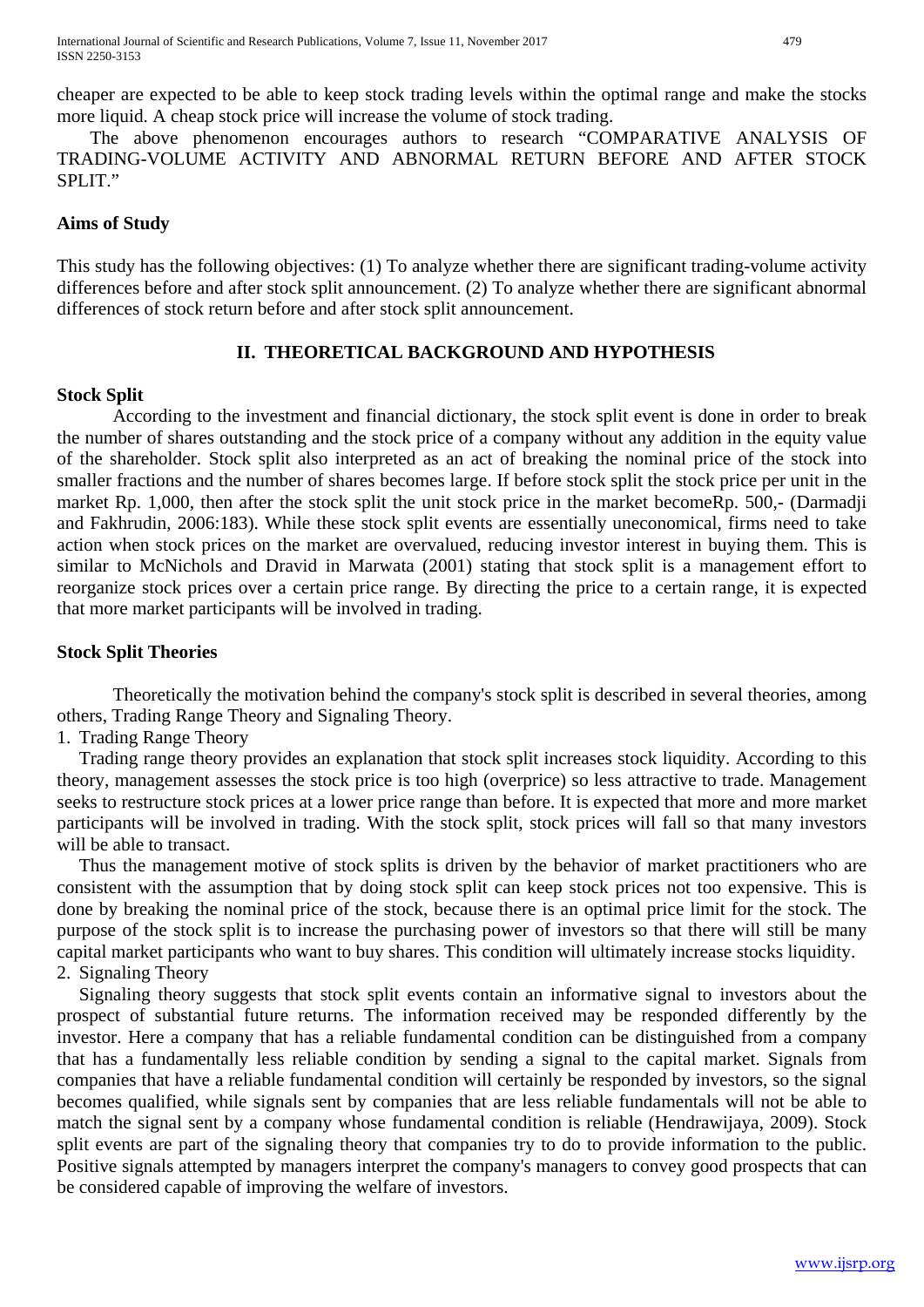Management has more information about the prospect of the company than the investor. Stock split is a management effort to attract investors. Stock splits cost money and only good prospecting companies can do it. Conversely, if a company that does not have a good prospect of trying to give an invalid signal through a stock split will not be able to bear the cost. So instead of a stock split it will increase the price of its securities but will lower it if the market is sophisticated enough to know it (Jogiyanto, 2000:419).

## **Types of Stock Split**

Basically, there are two types of stock splits: split up and split down / reverse split. A split-up is a nominal decrease of price per share that results in an increase in the number of shares outstanding. For example stock split with 1: 2 split factor, 1: 3, 1:10 and so on. While split down (reverse split down) is the increase of nominal price per share and reduce the number of shares in circulation. For example stock splits down with 2:1, 3:1, 10:1 split factor and so on.

### **Stock Trading Volume**

Stock trading volume is the ratio between the numbers of stocks traded at a certain time against the number of outstanding stock at a given time (Husnan et al., 2005). Stock trading volume is one of the indicators used to see the market reaction to events or information relating to a stock. The change in trading volume is measured by trading volume trading activity as measured by Trading Volume Activity (TVA). TVA is a comparison between the numbers of stocks traded at a certain time with the number of stocks of a company outstanding in a certain period. The magnitude of TVA's average change between before and after stock splitting, is a measure of the consequences caused by stock split on stock trading volume.

The development of stock trading volume reflects the strength between supply and demand which is a manifestation of investor behavior. Rising trading volume is an increase in trading activity of investors in the stock. The increasing volume of supply and demand of a stock, the greater the effect on the fluctuation of stock prices on the stock, and the increasing volume of stock trading shows the increasingly interests onstocks that will bring the effect on rising prices or stock returns. In connection with the stock split, the stock price will become cheaper so that the stock price volatility becomes larger and will attract investors to own the shares or increase the number of shares traded.

### *Abnormal Return*

Abnormal return or excess return is the excess of the actual return to normal return, where the normal return is the expected return (return expected by the investor), thus the abnormal return is the difference between actual return and expected return (Jogiyanto, 2000). A positive abnormal return indicates a higher profit rate between actual return and expected return. In relation to stock split events, in case of a positive abnormal return after stock split, there is an above normal profit on the investor and vice versa if there is a negative abnormal return indicating that the gain is below normal. The abnormal return formula is as follows:

AR it = R it - E (R it)

Where:  $R it$ : return of stockion day t Pit : stock price of ion day t Pit -1 : stock price of i on day t-1

While expected returns to be estimated (Brown & Warner, 1985) quoted from Jogiyanto (2000) are expected return estimates using several estimation models, among others:

1. *Mean adjusted mode*l

The mean adjusted model assumes that the expected returns are constant in value equal to the average realized return over the previous estimation period. This model can be formulated as follows:

$$
E(Rit) = \frac{\Sigma Rit}{t}
$$

t Where:  $E(Rit) = expected$  returnof stock ion period t  $Rit$  = actual returnof stock ion period t  $t =$  estimation period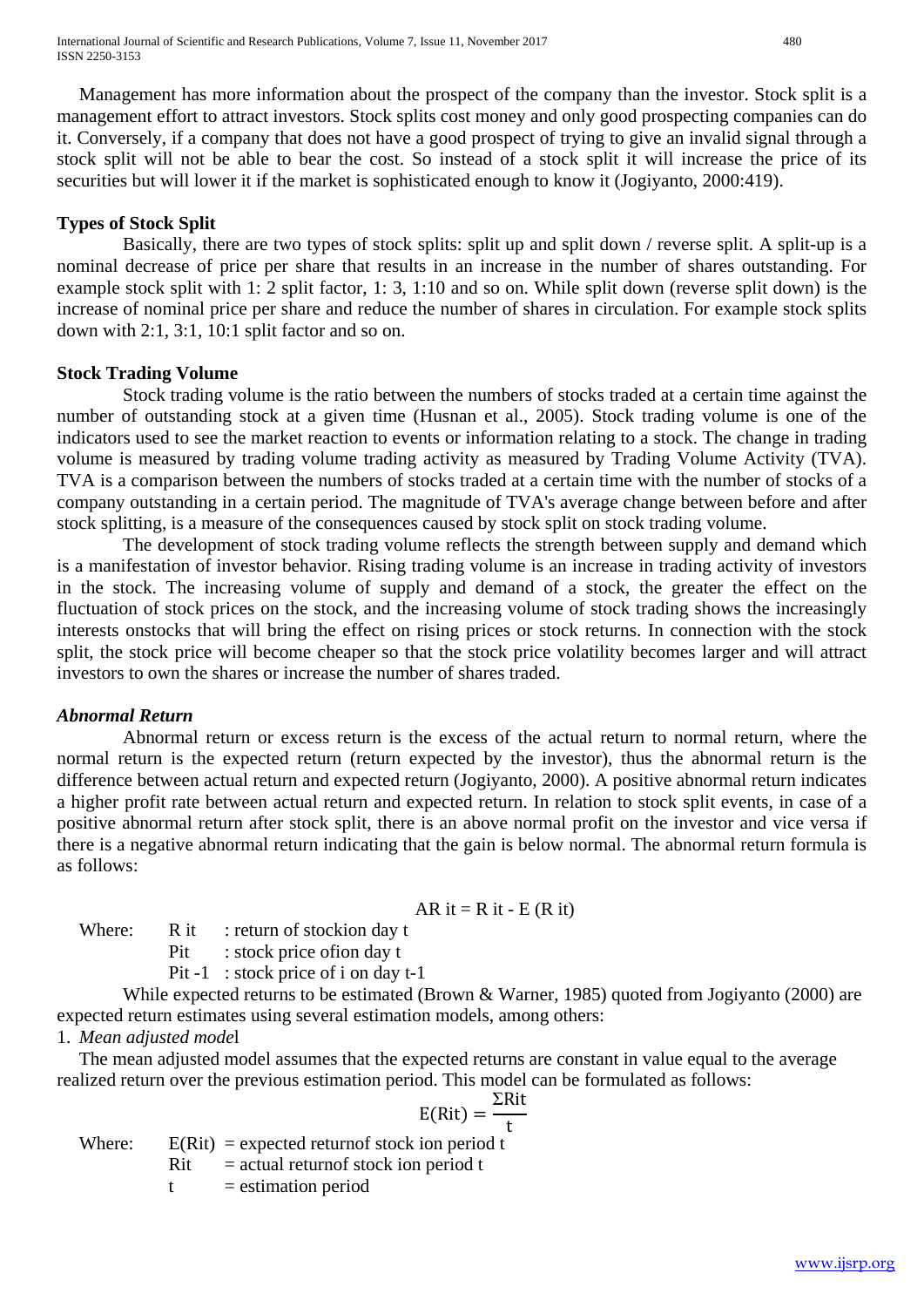Estimation period is the period before the event period. The event period is also called the observation period or event window,

## 2. *Market model.*

The calculation of expected returns with this model can be done in two stages.

First, the calculation of the expected return to-i in the estimation period. Second, forming the expectation model by using Ordinary Least Square technique with equation as follows:

$$
E(Rit) = \alpha i + \beta i Rmt + \varepsilon it
$$

Where:  $E(Rit) =$  the expected return of the i-th securities in the estimation period t αi = *intercept*, independent ofRmt βi = *slope*, systematic risks, dependent ofRmt  $Rmt$  = market return, calculated by the formula: Rmt= JCIt - JCIt-1 IHSGt-1 JCI = the Jakarta Composite Index (IndeksHargaSahamGabungan)  $\epsilon$  = residual error of securityiin the estimation period t

### 3. *Market adjusted model.*

This model assumes that the best estimator to estimate the return of a security is the market index return at that time. Using this model it is not necessary to use an estimation period to form an estimation model, since the estimated security return is equal to the market return.

$$
ARit = Rit - Rmt
$$

Where: Arit  $=$  abnormal return of stockion period t  $Rit$  = actual return of stockion period t  $Rmt$  = market return, calculated by the formula:

$$
Rmt = \frac{JCIt - JClt - 1}{JCIt - 1}
$$

# **Event Study**

According Jogiyanto (2000) event study is a study of market reaction to an event whose information is published as an announcement. If the announcement contains information, then the market is expected to react at the time the announcement is received by the market. From that sense, event study can be used to see the reaction of capital market (by approaching stock price movement) to a particular event.

In the event study, there is the term event window / event date and estimated period. The event period is also referred to as the event window of varying length, the length of the window being used in the range of 3 days - 121 days for daily data and 3 months -121 months for monthly data. While the length of the general estimation period used is ranged from 100 days - 300 days for daily data and ranging from 24 to 60 months for monthly data.

# **Previous Studies**

- 1. Hendrawijaya (2009) with the title of: Comparative Analysis of Stock Price, Stock Trading Volume, and Abnormal Return Stocks Before and After Stock Splits (Studies On Companies Go Public Who Conducted Stock Split Between 2005-2008 at BEI). The result shows that there is no difference of average stock price, stock trading volume and significant abnormal return in period before and after announcement of stock split.
- 2. Mila (2010) under the title: Analysis of Stock Split Effect on Stock Trading Volume and Abnormal Return on Stock Companies Listed on BEI Year 2007-2009. The result of the research shows that there is no difference of stock trading volume and abnormal return of stock in period before and after stock split.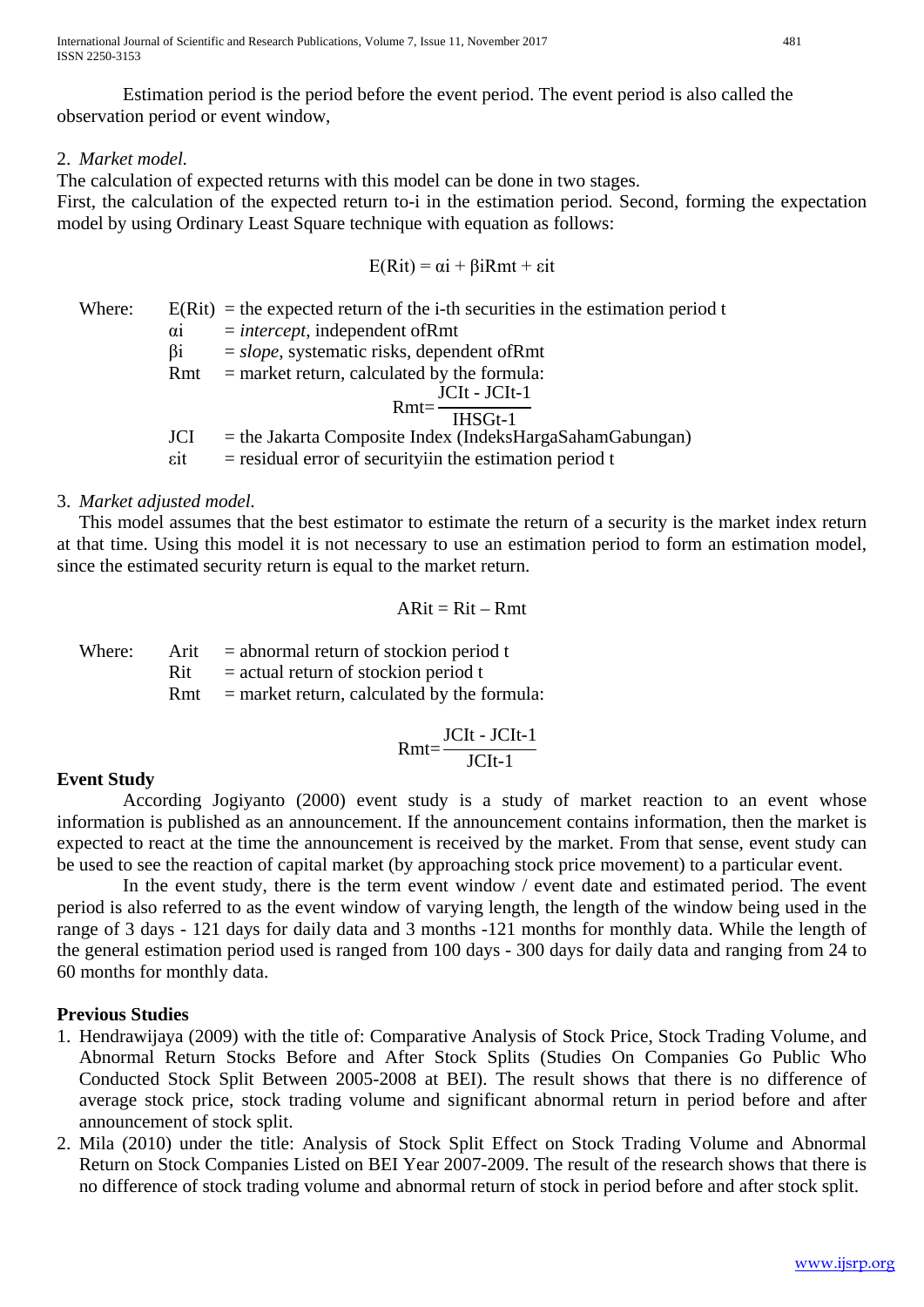3. Wang (2000) entitled: The Effect of Stock Split on Liquidity and Stock Return on the Jakarta Stock Exchange. From the results of this study can be seen there is a difference in stock trading volume and there is no significant difference in the abnormal return of stock.

# **Hypothesis**

Based on the analysis of the theories that have been described previously, as well as previous research on the implementation of theories on the event of stock split, the hypothesis in this study can be arranged as follows:

- H1: There are significant trading-volume activity differences before andafter the stock split announcement.
- H2: There are significant abnormal return differences before and after stock split announcement.

# **III.METHOD**

# **Type of Research**

This type of research is a comparative causal study. Comparative causal research is a type of research with problem characteristics of causality between two or more variables. Comparative causal research is a type of ex post facto research, i.e. the type of research on data collected after the occurrence of facts or events. The event in question is a stock split event, which will be further investigated whether the event will lead to differences in trading volumes activity volume and abnormal return.

# **Population**

The population of this study is a company that performs stock split during 2010 to 2014 and listed on the Indonesia Stock Exchange. It is known that there are 40 companies from various sectors that become population in this research, as follows: (1) Ciputra Development Tbk, (2) Tunas RedeanTbk, (3) Intiland Development Tbk, (4) Charoen Pokphan Indonesia Tbk, (5) Bank Rakyat Indonesia, (6) London Sumatera Plantation Tbk, (7) Bank Tabungan Pensiunan Nasional, (8) Intraco Penta Tbk, (9) MalindoFeedmilTbk, (10) Surya SemestaInternusaTbk, (11) PetroseaTbk, (12) Astra InternasionalTbk, (13) IndomobilSuksesInternasionalTbk, (14) Modern International Tbk, (15) Central Omega Resources Tbk, (16) KresnaGrahaSekurindoTbk, (17) Kalbe FarmaTbk, (18) Ace Hardwar Indonesia Tbk, (19) Arwana Citra MuliaTbk, (20) Sarana Menara Nusantara Tbk, (21) Telekomunikasi Indonesia Tbk, (22) Sepatu Bata Tbk, (23) Jaya Konstruksi, (24) SummareconAgungTbk, (25) Multi Bintang Indonesia Tbk, (26) Pan Brother Tbk, (27) Astra OtopartTbk, (28) JasuindoTiga Perkasa Tbk, (29) Metro Realty Tbk, (30) Centra Omega Resources Tbk, (31) Pakuwon Indah JatiTbk, (32) Indo Spring Tbk, (33)IndosiarKarya Media Tbk, (34) JapfaComfeedTbk, (35) SumberAlfariaTrijayaTbk, (36) Jaya Real Property Tbk, (37) Alumindo Light Metal Industry Tbk, (38) IndalAluminium Industry Tbk, (39) Surya Toto Indonesia Tbk, (40) Centris Multi PersadaPratamaTbk.

# **Sampling Technique**

Sample selection is done by using purposive sampling method that is choosing sample with certain criterion, so that in accordance with research designed. The criteria used are as follows: 1) The company is listing on IDX during 2010-2014. 2) Announcing stock split policy for 2010-2014 period. 3) Date the Company does not engage in other corporate actions, such as rights issue, dividend distribution and bonus stock distribution. 4) Date of stock split announcement. 5) The data is completely available.

The existence of these criteria is intended to avoid confusing effects on the research. Based on these criteria, there are 23 companies that do stock split. The list of companies that perform stock split in 2010 and 2014 are as follows :(1) Ciputra Development Tbk, (2) Tunas RedeanTbk, (3) Intiland Development Tbk, (4) Charoen Pokphan Indonesia Tbk, (5) Bank Rakyat Indonesia, (6) London Sumatera Plantation Tbk, (7) Bank Tabungan Pensiunan Nasional, (8) Intraco Penta Tbk, (9) MalindoFeedmilTbk, (10) Surya SemestaInternusaTbk, (11) PetroseaTbk, (12) Astra InternasionalTbk, (13) IndomobilSuksesInternasionalTbk, (14) Modern International Tbk, (15) Central Omega Resources Tbk, (16) KresnaGrahaSekurindoTbk, (17) Kalbe FarmaTbk, (18) Ace Hardwar Indonesia Tbk, (19) Arwana Citra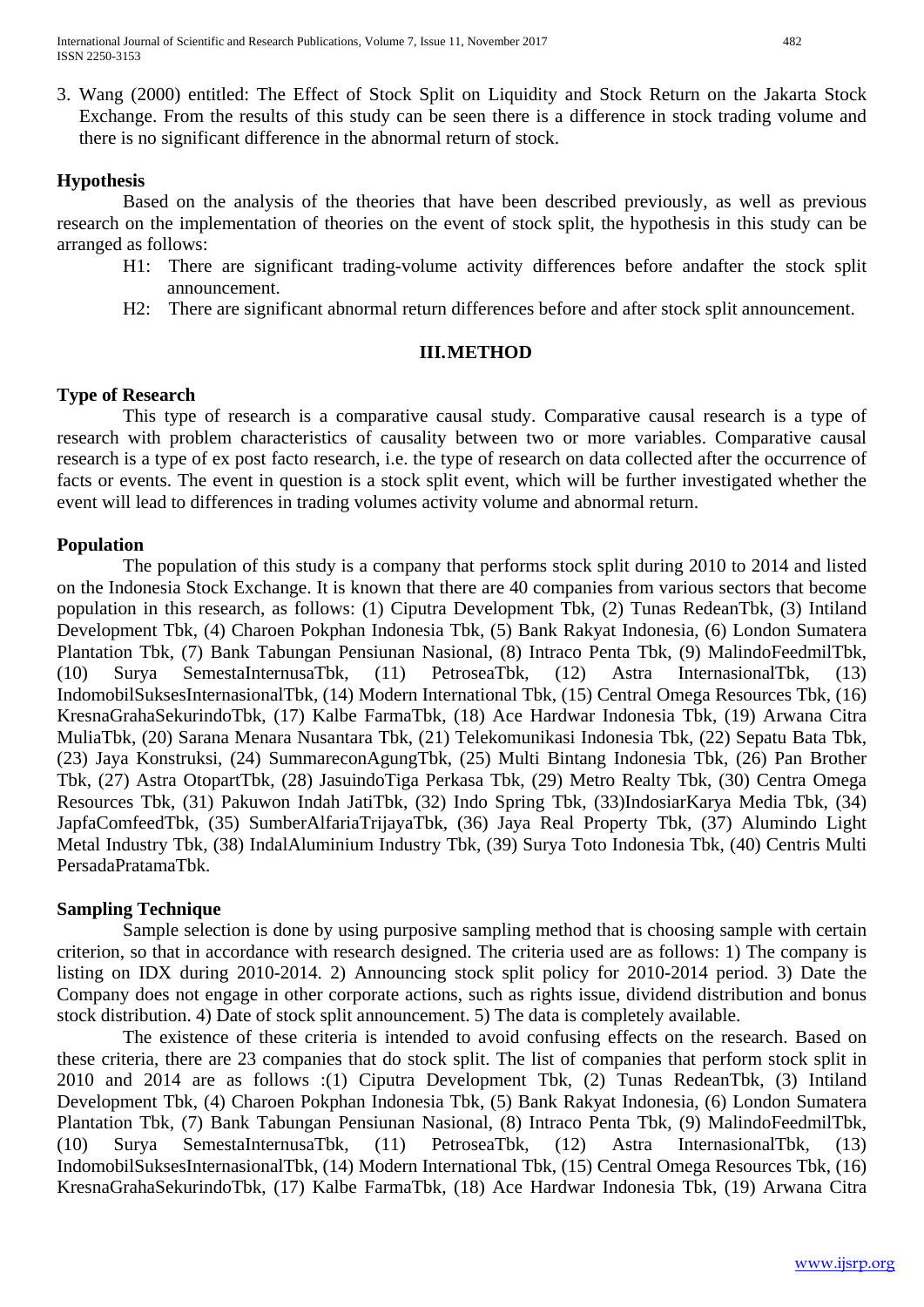MuliaTbk, (20) Sarana Menara Nusantara Tbk, (21) Telekomunikasi Indonesia Tbk, (22) Sepatu Bata Tbk, (23) Jaya Konstruksi.

## **Data Collection Technique**

The type of data in this study is documentary data, in the form of archives containing what and when events or transactions occur. The data is in the form of stock price and trading volume of stocks of companies that conduct stock split period 2010-2014.

In accordance with the type of data required, the data source used in this study is secondary data derived from the historical data of the Indonesia Stock Exchange, through quoting data and information from the competent party. These data include: (1) Stock trading volume 5 days before and after stock split, (2) Stock price of the company performing stock splits 5 days before and after stock split, (3) total outstanding stocks of the company 5 days before and (4) Composite Stock Price Index 5 days before and after stock splits, (5) companies listed on IDX which conduct stock split policy for 2010 to 2014 period.

Data collection method in this research is documentation that is by observing and recording data in publication of Indonesia Stock Exchange about each company. The data collected is stock data and recorded based on the event window before and after the stock split.

## **Variables**

Types of variables include independent variables and dependent variables. The independent variable is the variable that influences or becomes the cause of the dependent variable. While the dependent variable is an influenced variable or variable that is the result of independent variables. Dependent variable in this research is stock price and stock trading volume. While the stock split, in this study, is an independent variable, which is a stock split announcement and will be studied its influence on the dependent variable. The following describes the definition of operation the variables used in this study:

*1. Trading Volume Activity*

*Trading volume activity*is the ratio between the number of stocks traded and the number of stocks outstanding.

*2. Abnormal Return*

*Abnormal return* is the difference between the actual return with the expected return of each stock.

# **Data Analysis Technique**

In each study, techniques are needed in analyzing the data. The data collected is analyzed systematically, leads to the things studied, then the results of data analysis is applied in solving the problem. Techniques for analyzing data used by the author in this case is as follows:

1. Hypothesis 1 Testing

Testing hypothesis 1 is testing difference of stock trading volume in period before and after stock split. Since there is one dependent variable with two categories and one independent variable, the statistical test used is different test of t test with the corresponding sample (paired sample).

Testing of hypothesis 1 is done by following stages: 1) Calculate the mean value of Trading Volume Activity (TVA) of all samples in eventwindow. 2) Calculate the descriptive components of TVA before and after events. 3) Do paired sample t-test (at significance level  $\alpha = 0.05$ ). 4) Determine H0 and Ha. 5) Decision making can be done by: Accept H0 if sig.  $>$  of significance level  $\alpha$  (0.05), and reject H0 or accept H1 or Ha if sig.  $\leq$  from the level of significance  $\alpha$  (0.05).

# 2. Hypothesis 2 Testing

Hypothesis 2 testing evaluates the difference of abnormal return (AR) before and after stock split. Here there is one dependent variable with two categories, i.e. AR in the period before and AR after stock split and one independent variable, i.e. stock split event. The statistical test used is different test of t test with related sample (paired sample).

Testing of hypothesis 2 is done by following stages: 1) Calculate the daily stock return to look for Rit. 2) Calculating daily market returns. Daily market return used in this study is JCI. 3) Calculate the abnormal return of each stock.4) Calculate Cumulative Abnormal Return (CAR) of each stock. 5) Calculate the average abnormal return of all stocks. 6) Calculate AAR statistical description before and after event. 7)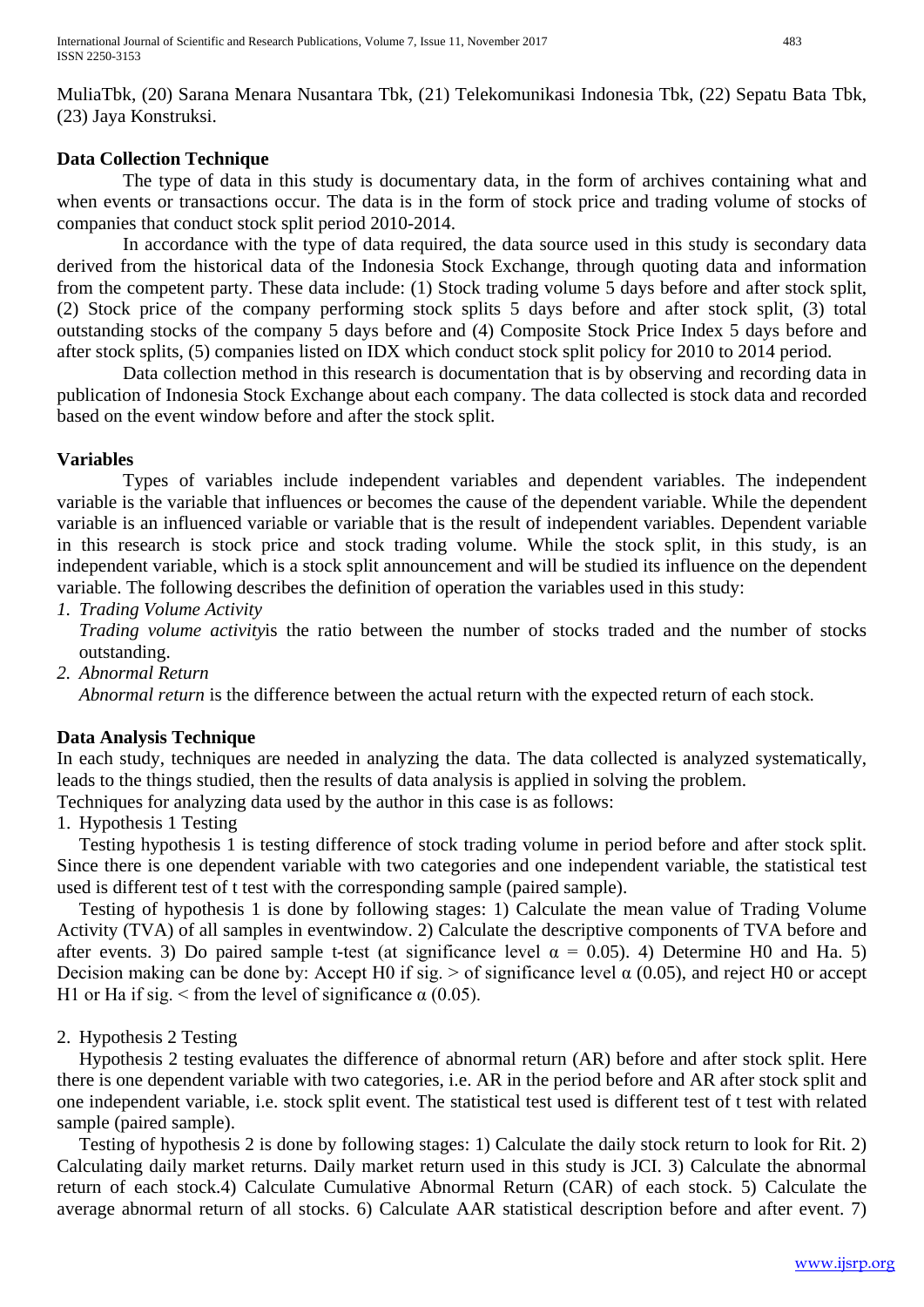Doing paired sample t-test (at significance level α 0.05). 8) Determine H0 and Ha. 9) Decision making can be done by: Accept H0 if sig.  $>$  of significance level  $\alpha$  (0.05), and reject H0 or accept H1 or Ha if sig.  $\leq$ from the level of significance  $\alpha$  (0.05).

## **IV.RESULTS AND DISCUSSION**

## **Descriptive**

Descriptive statistics are performed to provide an overview or description of the variables studied. In descriptive statistics can be known the minimum, maximum, average, and standard deviation of each variable.

Based on the calculation in the attachment, it can be seen that trading volume variables measured by TVA (trading volume activity) both before stock split event and after stock split event and abnormal return variable before stock split event and after stock split can be seen in table 5 below.

> **Table 1 Descriptive**

| Descriptive |    |         |         |          |                       |  |  |  |
|-------------|----|---------|---------|----------|-----------------------|--|--|--|
|             | N  | Minimum | Maximum | Mean     | <b>Std. Deviation</b> |  |  |  |
| TVA-pre     | 23 | ,00     | ,02     | ,0029    | ,00434                |  |  |  |
| TVA-post    | 23 | ,00     | ,01     | ,0021    | ,00233                |  |  |  |
| AAR-pre     | 23 | $-.01$  | ,03     | ,0037    | ,01039                |  |  |  |
| AAR-post    | 23 | $-.03$  | ,03     | $-.0015$ | ,01446                |  |  |  |

Source: Secondary data

Table 1 shows that:

- 1. In the TVA variable, the minimum value in the period before the event is 0, and the maximum is 0.02, the mean is 0.0029 with the standard deviation of 0.00434. While in the period after the event, it can be seen the minimum value of TVA is 0, and the maximum is 0.01, the mean of 0.0021 with the standard deviation of 0.00233. Average TVA variables smaller than the standard deviation show deviations from the average value.
- 2. In the AAR variable, the minimum value of AAR in the period before the event is -0.01, and the maximum is 0.03, the mean of 0.0037 with the standard deviation of 0.01039. While in the period after the event, it can be seen the minimum value of AAR is -0.03, and maximum is equal to 0.03, mean equal to -0.0015 with standard deviation of 0.01446. Analysis of the AAR variable also indicates the presence of deviations from the mean, since the value of the standard deviation is greater than the mean.

### **Data Analysis**

Prior to hypothesis testing, it is necessary to analyze the data obtained from the raw data obtained from the data collection. Analysis is done by comparing the value of each variable in the period before and after the event, which is the period is five days before the event and five days after the event. The results of the data analysis are as follows:

| Table2<br><b>Mean of TVA and AAR in Observation Period</b> |             |          |  |  |  |
|------------------------------------------------------------|-------------|----------|--|--|--|
|                                                            | <b>TVA</b>  | AAR      |  |  |  |
| $-5$                                                       | 0,003265741 | 0,002751 |  |  |  |
| -4                                                         | 0,002820694 | 0,006762 |  |  |  |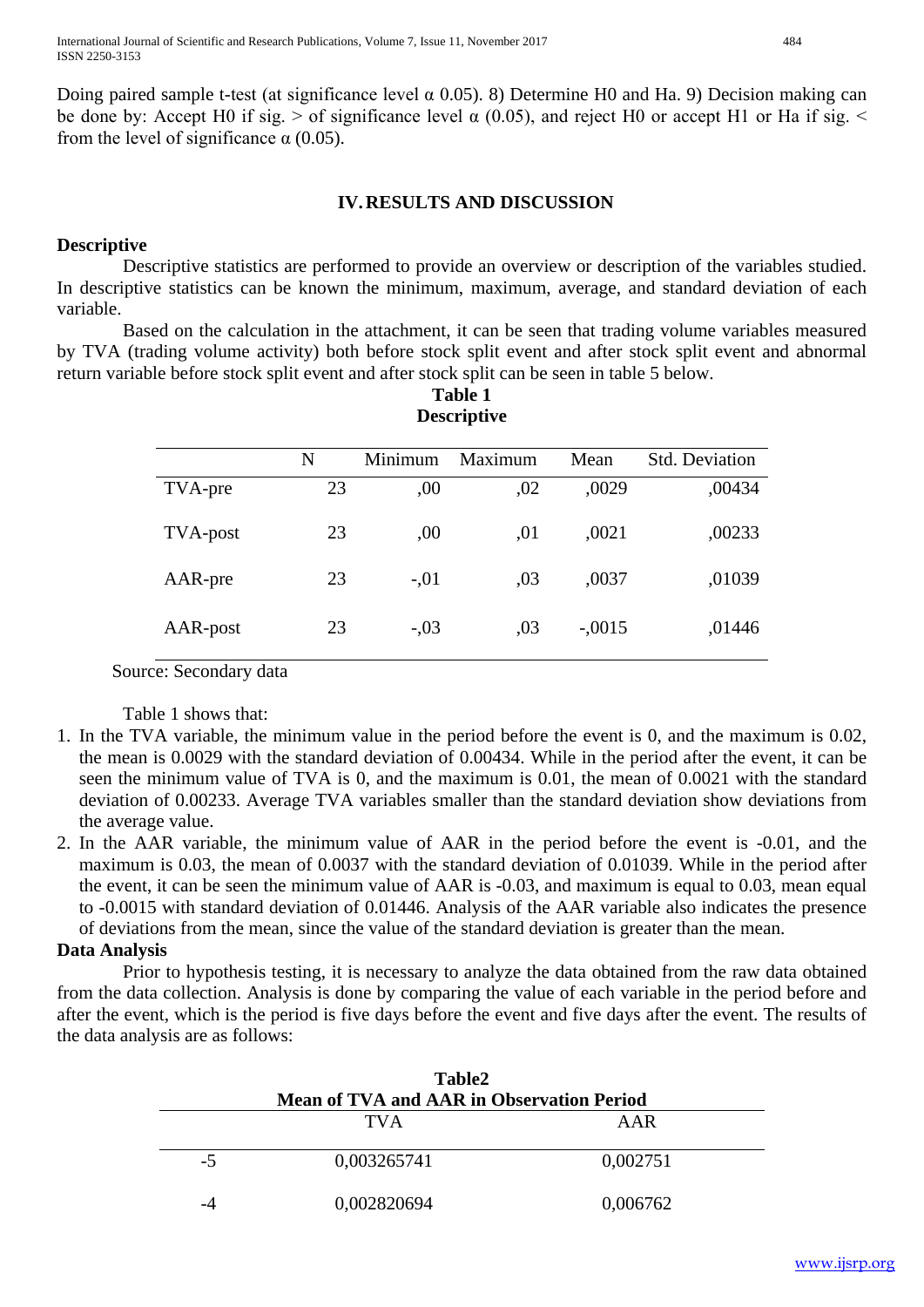| $-3$           | 0,003381279 | 0,006066   |
|----------------|-------------|------------|
| $-2$           | 0,002557439 | 0,005832   |
| $-1$           | 0,002276399 | $-0,00305$ |
| $\theta$       | 0,00245654  | $-0,76096$ |
| $\mathbf{1}$   | 0,001589325 | 0,015625   |
| 2              | 0,001877505 | 0,006028   |
| 3              | 0,002101698 | $-0,01157$ |
| $\overline{4}$ | 0,002107819 | $-0,00889$ |
| 5              | 0,002742475 | $-0,00882$ |

Source: Secondary data, 2015.

Table 2 shows data from 23 sample firms over 11 trading days divided into five days prior to stock split announcement and five days after stock split announcement for each variable.

## **Test of Data Normality**

Before performing statistical tests, the first step should be done is to screen the data to be processed. Because this research uses different test analysis tools for the related sample (paired sample ttest) for hypothesis testing, the assumption used is normal distributed data. To detect the normality of data from each variable, the data normality test (Kolmogorov - Smirnov test) was used.

The first step is to determine the hypothesis, which is as follows:

 $H<sub>0</sub>$  : The data is normally distributed

 $H_1$ or  $H_a$  : The data is not normally distributed

If the result of data processing yields a probability significantly below 5% (0.05) H0 is rejected or data from that variable is not normally distributed.

1. Data normality testing of*Trading Volume Activity*Variable

Here are the results of testing the normality of data on the variable Trading Volume Activity:

#### **Table 3 Data Normality Test of Trading Volume Activity Variable Before and After Stock Split Announcement One-Sample Kolmogorov-Smirnov Test**

| One-bampic isomnogol ov-binn nov Test |                   |         |                 |  |  |  |  |  |
|---------------------------------------|-------------------|---------|-----------------|--|--|--|--|--|
|                                       |                   | TVA-pre | <b>TVA-post</b> |  |  |  |  |  |
|                                       |                   |         |                 |  |  |  |  |  |
|                                       | Mean              | .0029   | .0021           |  |  |  |  |  |
| Normal Parameters <sup>a,b</sup>      | Std.<br>Deviation | .00047  | .00042          |  |  |  |  |  |
|                                       | Absolute          | .208    | .277            |  |  |  |  |  |
| <b>Most Extreme Differences</b>       | Positive          | .142    | .277            |  |  |  |  |  |
|                                       | Negative          | $-.208$ | $-.140$         |  |  |  |  |  |
| Kolmogorov-Smirnov Z                  |                   | .464    | .620            |  |  |  |  |  |
| Asymp. Sig. (2-tailed)                |                   | .982    | .836            |  |  |  |  |  |

a. Test distribution is Normal.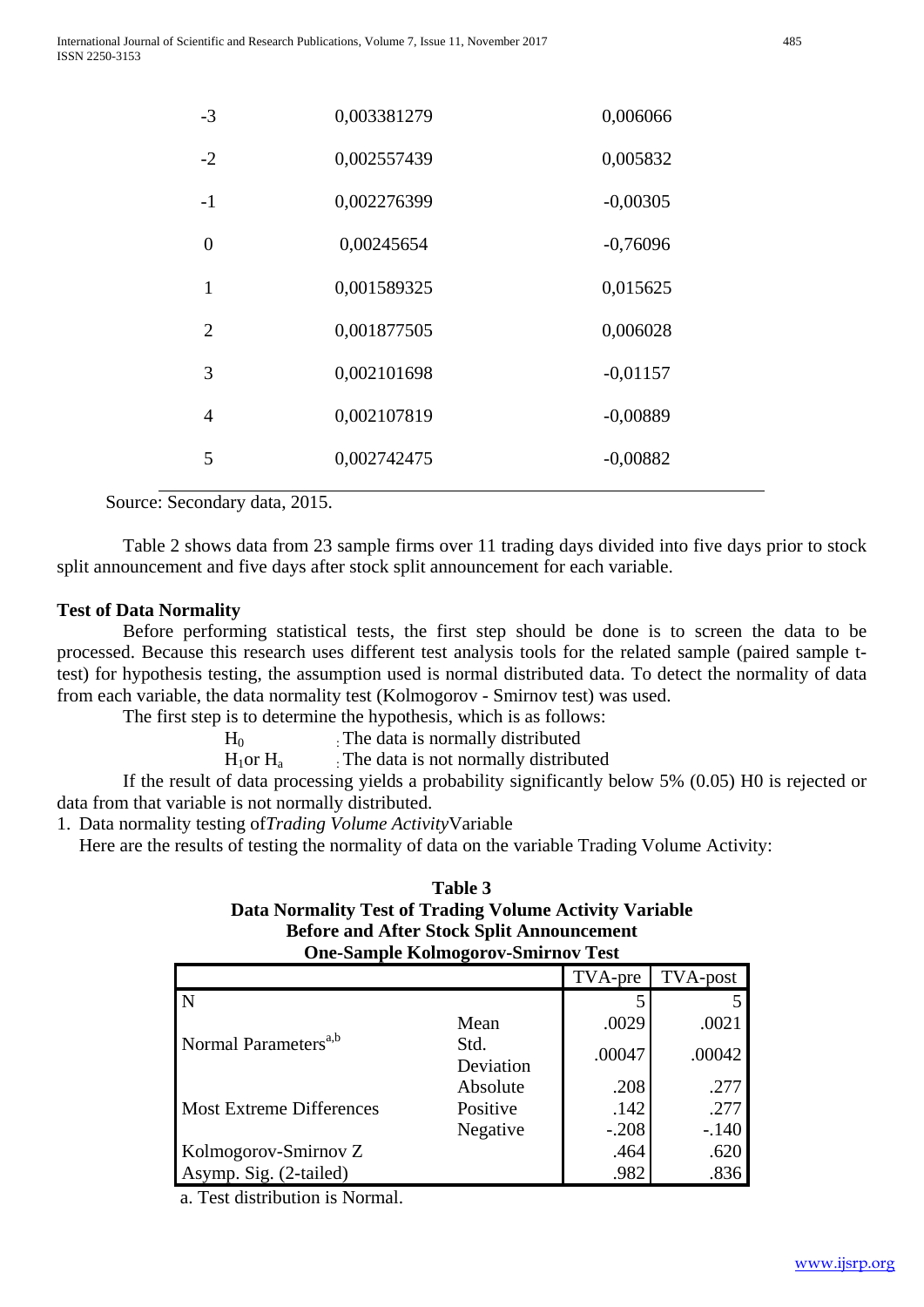b. Calculated from data. Source: Secondary data, 2015.

Table 3 shows that the significance level is 0.836 which means greater than probability value of 0.05. The result means that H0 is accepted or can be interpreted that the data has been normally distributed.

2. Data Normality Testing of Abnormal Return Variable

Here are the results of testing the normality of data on the variable Abnormal Return

|                                  | Data Normality Test of Abnormal Return Variable<br><b>Before and After Stock Split Announcement</b><br><b>One-Sample Kolmogorov-Smirnov Test</b> |         |          |
|----------------------------------|--------------------------------------------------------------------------------------------------------------------------------------------------|---------|----------|
|                                  |                                                                                                                                                  | AAR-pre | AAR-post |
| N                                |                                                                                                                                                  |         |          |
|                                  | Mean                                                                                                                                             | .0037   | $-.0015$ |
| Normal Parameters <sup>a,b</sup> | Std.<br>Deviation                                                                                                                                | .00406  | .01183   |
| <b>Most Extreme</b>              | Absolute                                                                                                                                         | .303    | .331     |
| <b>Differences</b>               | Positive                                                                                                                                         | .223    | .331     |
|                                  | Negative                                                                                                                                         | $-.303$ | $-.198$  |
| Kolmogorov-Smirnov Z             | .677                                                                                                                                             | .741    |          |
| Asymp. Sig. (2-tailed)           | .750                                                                                                                                             | .642    |          |

**Table 4**

a. Test distribution is Normal.

b. Calculated from data.

Source: Seconday data, 2015.

Table 4 shows that the significance level is 0.642 which means greater than probability value of 0.05. This result means H0 is rejected or can be interpreted data has been distributed normally.

# **Hypothesis Testing**

Before the test, the hypothesis is determined as follows:

| $H_0$ | $\mu_1 = \mu_2$    |
|-------|--------------------|
| $H_1$ | $\mu_1 \neq \mu_2$ |
|       | $-1$ $-1$ $-1$     |

H0 is accepted if the significance is greater than the level of significance  $\alpha$  (0.05), whereas H0 is rejected if its significance is less than the significance level  $\alpha$  (0.05). 1. First Hypothesis

The first hypothesis states that there is a significant difference in stock trading volume in the period before and after the stock split. The volume of stock trading itself is calculated using Trading Volume Activity (TVA) obtained from the number of stocks traded at time t divided by the number of stocks outstanding at time t.Having known the average TVA of all samples in the period before and after the stock split announcement, then paired samples t test and the results can be seen in table 5 below:

> **Table5 Test of Difference ofTrading Volume Activity Before and After Stock Split Paired Samples Test**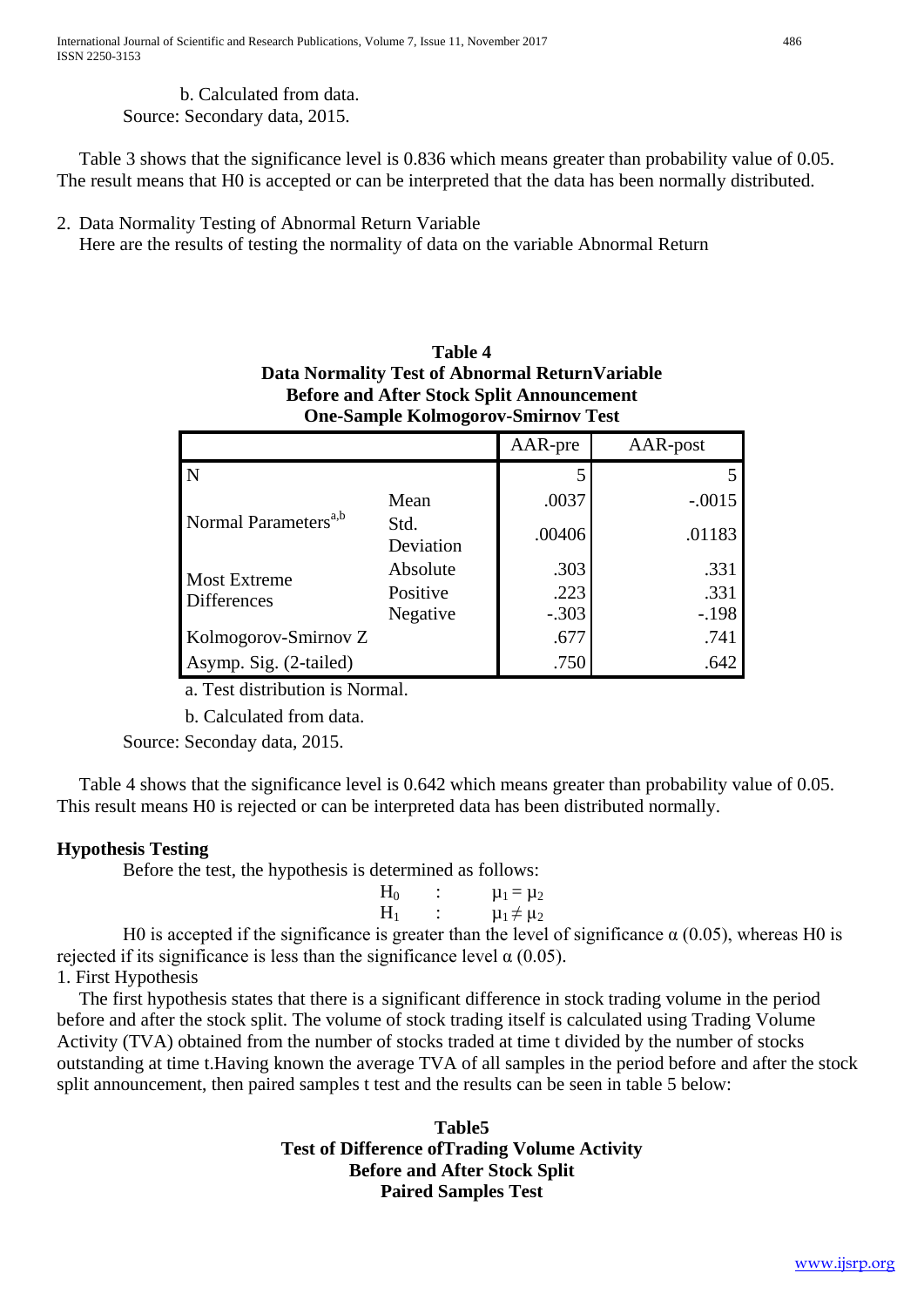|        | <b>Paired Differences</b> |        |               |        |                 | T      | df    | Sig. $(2-$ |         |
|--------|---------------------------|--------|---------------|--------|-----------------|--------|-------|------------|---------|
|        |                           | Mean   | Std.          | Std.   | 95% Confidence  |        |       |            | tailed) |
|        |                           |        | Deviati       | Error  | Interval of the |        |       |            |         |
|        |                           |        | <sub>on</sub> | Mean   | Difference      |        |       |            |         |
|        |                           |        |               |        | Lower           | Upper  |       |            |         |
|        | TVA-                      |        |               |        |                 |        |       |            |         |
| Pair 1 | $pre -$<br>TVA-<br>post   | .00078 | .00083        | .00037 | $-.00025$       | .00180 | 2.097 | 4          | .104    |

Source: Secondary data, 2015.

The above table shows the result of test of difference on the mean of Trading Volume Activity variable before and after split event. The value of t is 2.097 and the significance value is 0.104 which means greater than the 0.05 significance level. Thus it can be concluded that H0 is accepted or can be said there is no significant difference in the period before and after stock split event, so the first hypothesis is rejected.

### 2. Second Hypothesis

The second hypothesis states that there is a significant abnormal difference of stock returns in the period before and after the stock split. After knowing the average abnormal return (AAR) in period before and after announcement of stock split, paired sample test is done and the result can be seen in table 6 below:

|        |                                |        |                                  | Table6                    | <b>Test of Difference of Abnormal Return</b><br><b>Before and After Stock Split</b><br><b>Paired Samples Test</b> |        |      |    |            |
|--------|--------------------------------|--------|----------------------------------|---------------------------|-------------------------------------------------------------------------------------------------------------------|--------|------|----|------------|
|        |                                |        |                                  | <b>Paired Differences</b> |                                                                                                                   |        | T    | df | Sig. $(2-$ |
|        |                                | Mean   | Std.<br>Deviati<br><sub>on</sub> | Std.<br>Error<br>Mean     | 95% Confidence<br>Interval of the<br>Difference                                                                   |        |      |    | tailed)    |
|        |                                |        |                                  |                           | Lower                                                                                                             | Upper  |      |    |            |
| Pair 1 | AAR-<br>$pre-$<br>AAR-<br>post | .00520 | .01217                           | .00544                    | $-.00991$                                                                                                         | .02031 | .955 | 4  | .394       |

Source: Secondary data, 2015.

The table above shows the different AAR test results before and after the stock split event. From the table obtained t value 0.955 and significance value of 0.394 which means greater than the level of significance 0.05. Thus it can be concluded that there is no significant difference of AAR in the period before and after stock split event, so the second hypothesis is rejected.

# **Discussion**

### **Hypothesis 1**

The result of hypothesis testing one proves that there is no statistically significant difference between Trading Volume Activity period before and after the event of stock split, so the hypothesis that there is significant difference of Trading Volume Activity in period before and after stock split is not proven. Based on the average, TVA before the announcement of stock split is 0.0028 and TVA after the announcement of stock split is 0.0020.

According to the existing theory (trading range theory), which states that after the stock split, the stock will be more liquid so it is expected that more investors are able to transact or increase the volume of stock trading (measured by TVA) is not proven. The result of the research proves that there is no significant difference of stock trading volume in the period before and after stock split announcement. The absence of a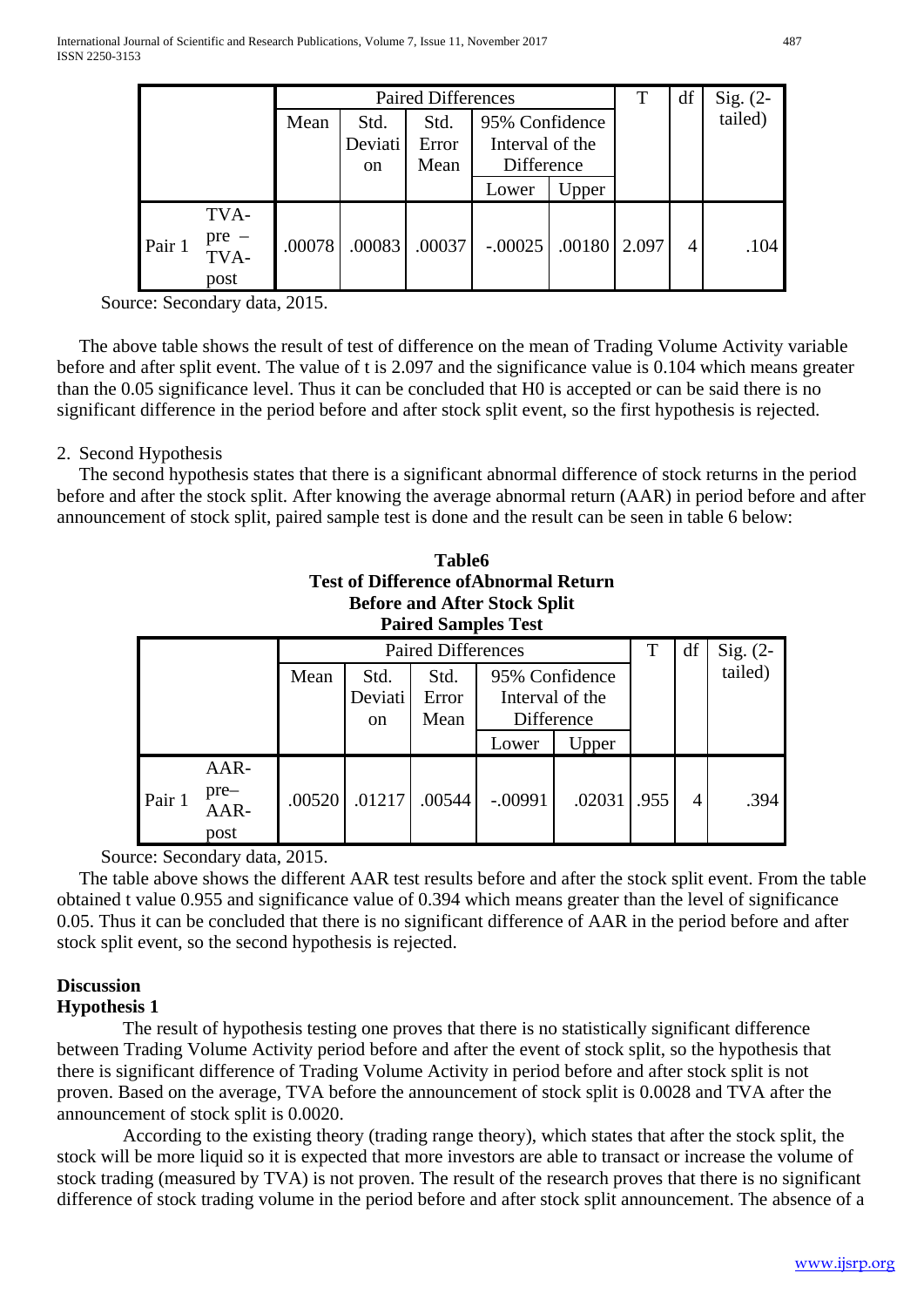significant capital market reaction after the stock split announcement indicates that investors in Indonesia still do not anticipate rapidly the information it receives in the capital market, or it may be that investors consider that the stock split event is not a good news, so there is no difference in stock trading volume significant in the period before and after stock split.

The results of this study support research conducted by Hendrawijaya (2009) and Mila (2010) which states that there is no significant difference in stock trading volume before and after stock split, but this research is contrary to research conducted by Wang, et al (2000) that found a significant difference between the stock trading volume of the period before and after the stock split.

## **Hypothesis 2**

Testing of hypothesis two did not find statistically significant difference between abnormal return before and after event, so that hypothesis that there is significant difference of abnormal return in period before and after stock split is rejected.Based on the average abnormal return before stock breakout announcement is 0.00367182 and abnormal return after the announcement of stock split is -0.001525549. The result proves that there is no significant difference of abnormal return in period before and after stock split.

Theoretically, it is viewed from signaling theory, which states that signaling theory relates to the existence of information asymmetry between managers and investors, where managers can use stock splits to give a positive signal to the market about their expectations in the future. Brennan and Hughes in Hendrawijaya (2010) assume that investors will only invest in stocks that are completely known with certainty (know about). The stock split activity conducted by the firm will be interpreted by the investor as a signal that the manager has a favorable information which is indicated by a significant abnormal return around the stock split announcement. Through this study, different results are obtained, that is, the average abnormal return does not differ significantly in the period before and after the announcement of stock split. This means that investors do not anticipate any new information published to the market, or investors consider that the split event stock is not good news. So as not to change the preferences of investors to investment decisions.

The results of this study support previous research conducted by Wang, et al (2000), Hendrawijaya (2009) and Mila (2010) stating that there is no significant abnormal return before and after stock splits.

### **V. CONCLUSION**

### **Conclusion**

This study aims to determine whether there are significant differences in trading volume activity (TVA) and abnormal return period before and after stock splitting. Based on the results of tests that have been done, it can be concluded as follows:

- 1. The first hypothesis test using paired sample t-test shows that there is no significant difference between trading volume activity before and after stock split. This result contradicts the existing theory. Trading range theory which states that stock split event will cause the increasing of trading volume due to the decline of stock price is not proven. This indicates that stock split events do not result in significant changes in trading volume after the announcement of stock split.
- 2. The second hypothesis test showed no significant difference between abnormal return before and after stock split. This result is different from the signaling theory which states that managers have good information about the company condition, which is indicated by a positive abnormal return around the stock split announcement. The results, in opposite to signaling theory, prove that stock splitting events do not result in a significant abnormal return after the stock split announcement.

### **Future Research Suggestion**

1. For further researchers:

1) Researchers who want to do similar research can be done using a larger sample. 2) Further research is expected to use a longer observation period so it is hoped that the research results will be more accurate. 3) Research variables can be added to illustrate the effect of stock split more accurately. 4) Using method other than market adjusted model to calculate abnormal return*.*